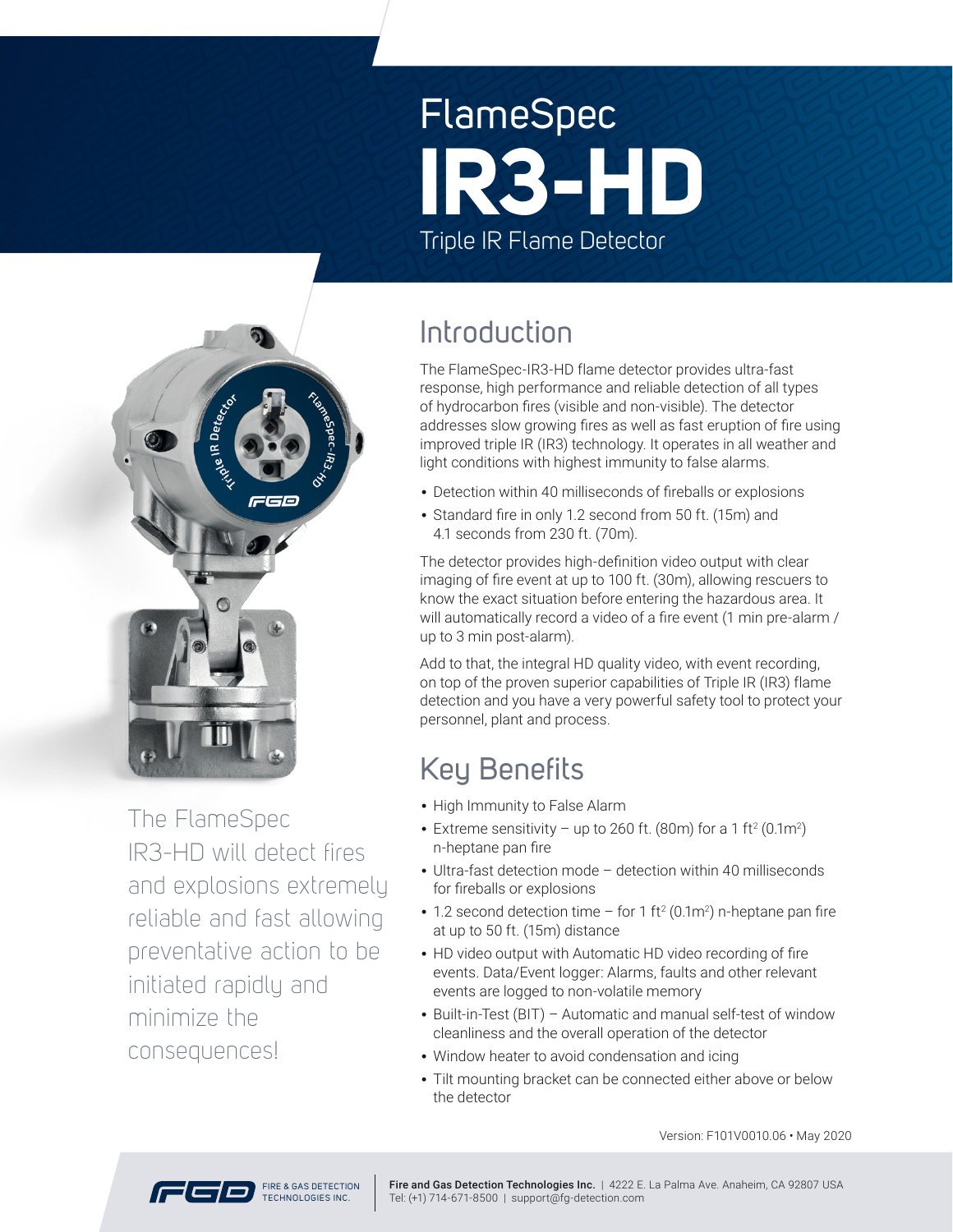# **FlameSpec-IR3-HD**

Triple IR Flame Detector

#### Immunity to False Alarm

| <b>False Alarm Source</b>              | Modulated                    |          | <b>Unmodulated</b>           |          |
|----------------------------------------|------------------------------|----------|------------------------------|----------|
|                                        | <b>Distance</b><br>ft. $(m)$ | Response | <b>Distance</b><br>ft. $(m)$ | Response |
| Sunlight, Direct, Reflected            |                              | No Alarm |                              | No Alarm |
| Incandescent frosted glass light, 300W | 2.0(0.6)                     | No Alarm | 2.0(0.6)                     | No Alarm |
| Fluorescent, 70W (3x23.3W)             | 2.0(0.6)                     | No Alarm | 2.0(0.6)                     | No Alarm |
| Electric arc                           | 2.0(0.6)                     | No Alarm | 2.0(0.6)                     | No Alarm |
| Arc welding                            | 13.1(4.0)                    | No Alarm | 13.1(4.0)                    | No Alarm |
| Radiation heater, 1850W                | 2.0(0.6)                     | No Alarm | 2.0(0.6)                     | No Alarm |
| Quartz lamp (1000W) shielded           | 2.0(0.6)                     | No Alarm | 2.0(0.6)                     | No Alarm |
| Quartz lamp (500W) non-shielded        | 2.0(0.6)                     | No Alarm | 2.0(0.6)                     | No Alarm |
| Mercury vapor lamp 160Wx3              | 2.0(0.6)                     | No Alarm | 2.0(0.6)                     | No Alarm |
| <b>Exhausts</b>                        | 2.0(0.6)                     | No Alarm | 2.0(0.6)                     | No Alarm |
| Projector led                          | 2.0(0.6)                     | No Alarm | 2.0(0.6)                     | No Alarm |
| Solenoid bell                          | 2.0(0.6)                     | No Alarm | 2.0(0.6)                     | No Alarm |
| Soldering Iron                         | 2.0(0.6)                     | No Alarm | 2.0(0.6)                     | No Alarm |
| <b>Electric Drill</b>                  | 2.0(0.6)                     | No Alarm | 2.0(0.6)                     | No Alarm |

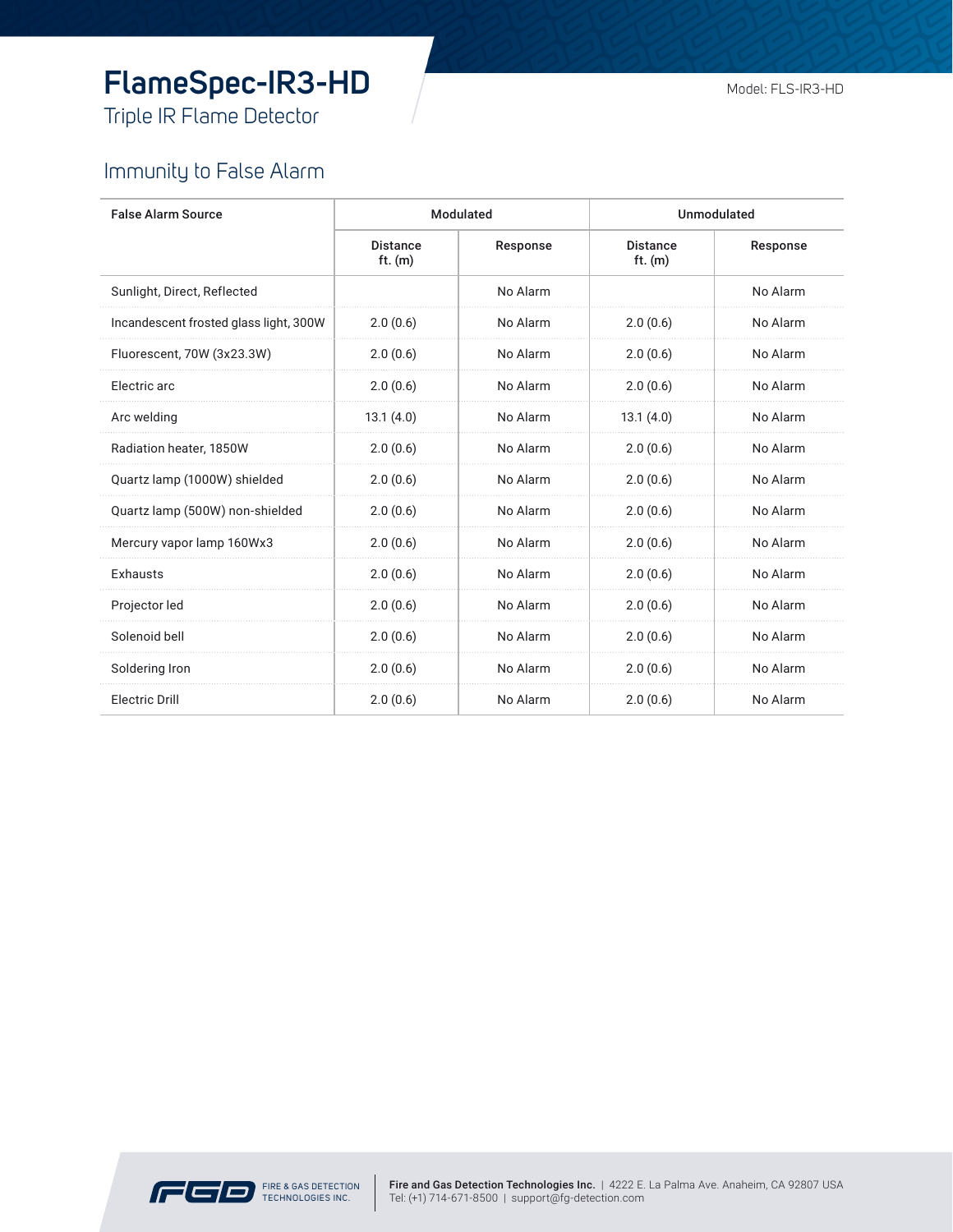# **FlameSpec-IR3-HD**

Triple IR Flame Detector

#### Response Characteristics

| Fuel            | <b>Size</b>      | Sensitivity | <b>Distance</b><br>ft. $(m)$ | Avrg Resp. Time (s) |
|-----------------|------------------|-------------|------------------------------|---------------------|
| N-Heptane       | $1 \times 1$ ft. | Extreme     | 262(80)                      | 9.0                 |
| N-Heptane       | $1 \times 1$ ft. | Extreme     | 230 (70)                     | 4.1                 |
| N-Heptane       | $1 \times 1$ ft. | High        | 197 (60)                     | 3.2                 |
| N-Heptane       | $1 \times 1$ ft. | Medium      | 98 (30)                      | 2.2                 |
| N-Heptane       | $1 \times 1$ ft. | Low         | 49 (15)                      | 1.2                 |
| Gasoline        | 2 x 2 ft.        | Extreme     | 328 (100)                    | 5.3                 |
| Gasoline        | $1 \times 1$ ft. | Extreme     | 230 (70)                     | 3.6                 |
| Gasoline        | $1 \times 1$ ft. | Medium      | 98 (30)                      | 1.5                 |
| Methane         | 32-in Plume      | Extreme     | 148 (45)                     | 3.3                 |
| Methane         | 32-in Plume      | Medium      | 82 (25)                      | 0.8                 |
| <b>LPG</b>      | 32-in Plume      | Extreme     | 180 (55)                     | 4.8                 |
| <b>LPG</b>      | 32-in Plume      | High        | 148 (45)                     | 2.9                 |
| <b>LPG</b>      | 32-in Plume      | Medium      | 98 (30)                      | 1.4                 |
| <b>LPG</b>      | 32-in Plume      | Low         | 49 (15)                      | 1.4                 |
| Diesel          | $1 \times 1$ ft. | Extreme     | 164(50)                      | 2.9                 |
| Diesel          | $1 \times 1$ ft. | Medium      | 79 (24)                      | 3.9                 |
| JP5             | 2 x 2 ft.        | Extreme     | 295 (90)                     | 9.2                 |
| JP <sub>5</sub> | $1 \times 1$ ft. | Extreme     | 164(50)                      | 5.8                 |
| JP <sub>5</sub> | $1 \times 1$ ft. | High        | 148 (45)                     | 4.9                 |
| JP <sub>5</sub> | $1 \times 1$ ft. | Medium      | 79 (24)                      | 1.9                 |
| JP5             | $1 \times 1$ ft. | Low         | 39 (12)                      | 8.8                 |
| Kerosene        | $1 \times 1$ ft. | Extreme     | 164(50)                      | 4.1                 |
| Kerosene        | $1 \times 1$ ft. | Medium      | 79 (24)                      | 2.5                 |
| Methanol        | $1 \times 1$ ft. | Extreme     | 131 (40)                     | 4.1                 |
| Methanol        | $1 \times 1$ ft. | High        | 125 (38)                     | 5.5                 |
| Methanol        | $1 \times 1$ ft. | Medium      | 75 (23)                      | 1.2                 |
| Methanol        | $1 \times 1$ ft. | Low         | 39 (12)                      | 1.2                 |
| Ethanol         | $1 \times 1$ ft. | Extreme     | 125 (38)                     | 4.2                 |
| Ethanol         | $1 \times 1$ ft. | Medium      | 75 (23)                      | 1.6                 |
| Isopropanol     | $1 \times 1$ ft. | Extreme     | 180 (55)                     | 3.5                 |
| Isopropanol     | $1 \times 1$ ft. | Medium      | 75 (23)                      | 1.0                 |
| Polypropylene   | $1 \times 1$ ft. | Extreme     | 115 (35)                     | 10.1                |
| Polypropylene   | $1 \times 1$ ft. | Medium      | 66 (20)                      | 2.6                 |
| Paper           | $1 \times 1$ ft. | Extreme     | 79 (24)                      | 0.9                 |
| Paper           | 1 x 1 ft.        | Medium      | 39 (12)                      | 0.8                 |